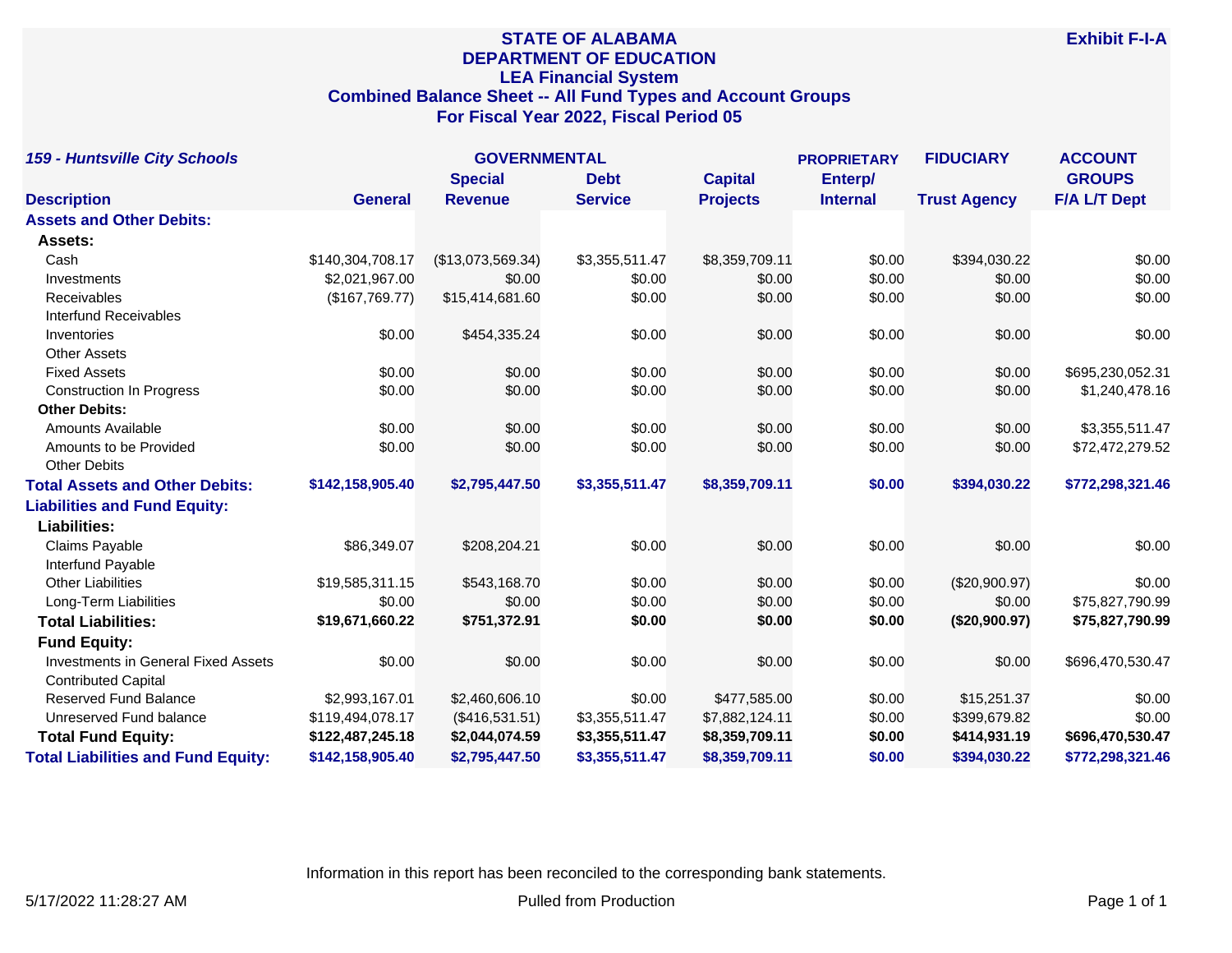#### **STATE OF ALABAMA DEPARTMENT OF EDUCATION LEA Financial System Combined Statement of Revenues, Expenditures, and Changes in Fund Balances All Governmental Fund Types and Expendable Trust Funds For Fiscal Year 2022, Fiscal Period 05**

| <b>159 - Huntsville City Schools</b>                                                       | <b>GOVERNMENTAL</b> |                        |                     | <b>FIDUCIARY</b> |                                          |                  |
|--------------------------------------------------------------------------------------------|---------------------|------------------------|---------------------|------------------|------------------------------------------|------------------|
|                                                                                            | <b>General</b>      | <b>Special Revenue</b> | <b>Debt Service</b> |                  | <b>Capital Projects Expendable Trust</b> | <b>Total</b>     |
| <b>Revenues</b>                                                                            |                     |                        |                     |                  |                                          |                  |
| <b>State Sources</b>                                                                       | \$54,992,416.16     | \$0.00                 | \$0.00              | \$532,511.87     | \$0.00                                   | \$55,524,928.03  |
| <b>Federal Sources</b>                                                                     | \$122,995.00        | \$8,583,791.20         | \$0.00              | \$0.00           | \$0.00                                   | \$8,706,786.20   |
| <b>Local Sources</b>                                                                       | \$87,146,766.55     | \$1,946,827.45         | \$0.00              | \$1,319,978.00   | \$139,849.43                             | \$90,553,421.43  |
| <b>Other Sources</b>                                                                       | \$207,301.93        | \$53,958.88            | \$0.00              | \$0.00           | \$0.00                                   | \$261,260.81     |
| <b>Total Revenues:</b>                                                                     | \$142,469,479.64    | \$10,584,577.53        | \$0.00              | \$1,852,489.87   | \$139,849.43                             | \$155,046,396.47 |
| <b>Expenditures</b>                                                                        |                     |                        |                     |                  |                                          |                  |
| <b>Instructional Services</b>                                                              | \$51,416,764.95     | \$7,979,016.86         | \$0.00              | \$0.00           | \$64,949.30                              | \$59,460,731.11  |
| <b>Instructional Support Services</b>                                                      | \$17,778,629.61     | \$3,335,497.66         | \$0.00              | \$0.00           | \$39,486.40                              | \$21,153,613.67  |
| <b>Operation &amp; Maintenance Services</b>                                                | \$11,828,803.45     | \$919,366.62           | \$0.00              | \$219,735.00     | \$930.00                                 | \$12,968,835.07  |
| <b>Auxiliary Services</b>                                                                  | \$3,253,417.75      | \$4,983,311.74         | \$0.00              | \$0.00           | \$2,459.29                               | \$8,239,188.78   |
| <b>General Administrative Services</b>                                                     | \$4,830,983.39      | \$270,436.14           | \$0.00              | \$0.00           | \$0.00                                   | \$5,101,419.53   |
| <b>Capital Outlay</b>                                                                      | \$182,291.66        | \$12,463.45            | \$0.00              | \$1,340,584.70   | \$0.00                                   | \$1,535,339.81   |
| <b>Debt Service</b>                                                                        | \$0.00              | \$0.00                 | \$274,482.28        | \$1,116,681.37   | \$0.00                                   | \$1,391,163.65   |
| <b>Other Expenditures</b>                                                                  | \$2,238,493.97      | \$3,323,315.74         | \$0.00              | \$0.00           | \$34,959.70                              | \$5,596,769.41   |
| <b>Total Expenditures:</b>                                                                 | \$91,529,384.78     | \$20,823,408.21        | \$274,482.28        | \$2,677,001.07   | \$142,784.69                             | \$115,447,061.03 |
| <b>Other Fund Sources (Uses)</b>                                                           |                     |                        |                     |                  |                                          |                  |
| <b>Other Fund Sources:</b>                                                                 | \$248,301.99        | \$2,459,251.63         | \$274,482.28        | \$0.00           | \$4,267.32                               | \$2,986,303.22   |
| Other Fund Uses:                                                                           | \$2,646,604.92      | \$73,042.72            | \$0.00              | \$0.00           | \$13,800.32                              | \$2,733,447.96   |
| <b>Total Other Fund Sources (Uses):</b>                                                    | (\$2,398,302.93)    | \$2,386,208.91         | \$274,482.28        | \$0.00           | (\$9,533.00)                             | \$252,855.26     |
| <b>Excess Revenues and Other Sources Over</b><br>(Under) Expenditures and Other Fund Uses: | \$48,541,791.93     | (\$7,852,621.77)       | \$0.00              | (\$824,511.20)   | (\$12,468.26)                            | \$39,852,190.70  |
| <b>Beginning Fund Balance - October 1:</b>                                                 | \$73,945,453.25     | \$9,896,696.36         | \$3,355,511.47      | \$9,184,220.31   | \$427,399.45                             | \$96,809,280.84  |
| <b>Ending Fund Balance:</b>                                                                | \$122,487,245.18    | \$2,044,074.59         | \$3,355,511.47      | \$8,359,709.11   | \$414,931.19                             | \$136,661,471.54 |

Information in this report has been reconciled to the corresponding bank statements.

**Exhibit F-II-A**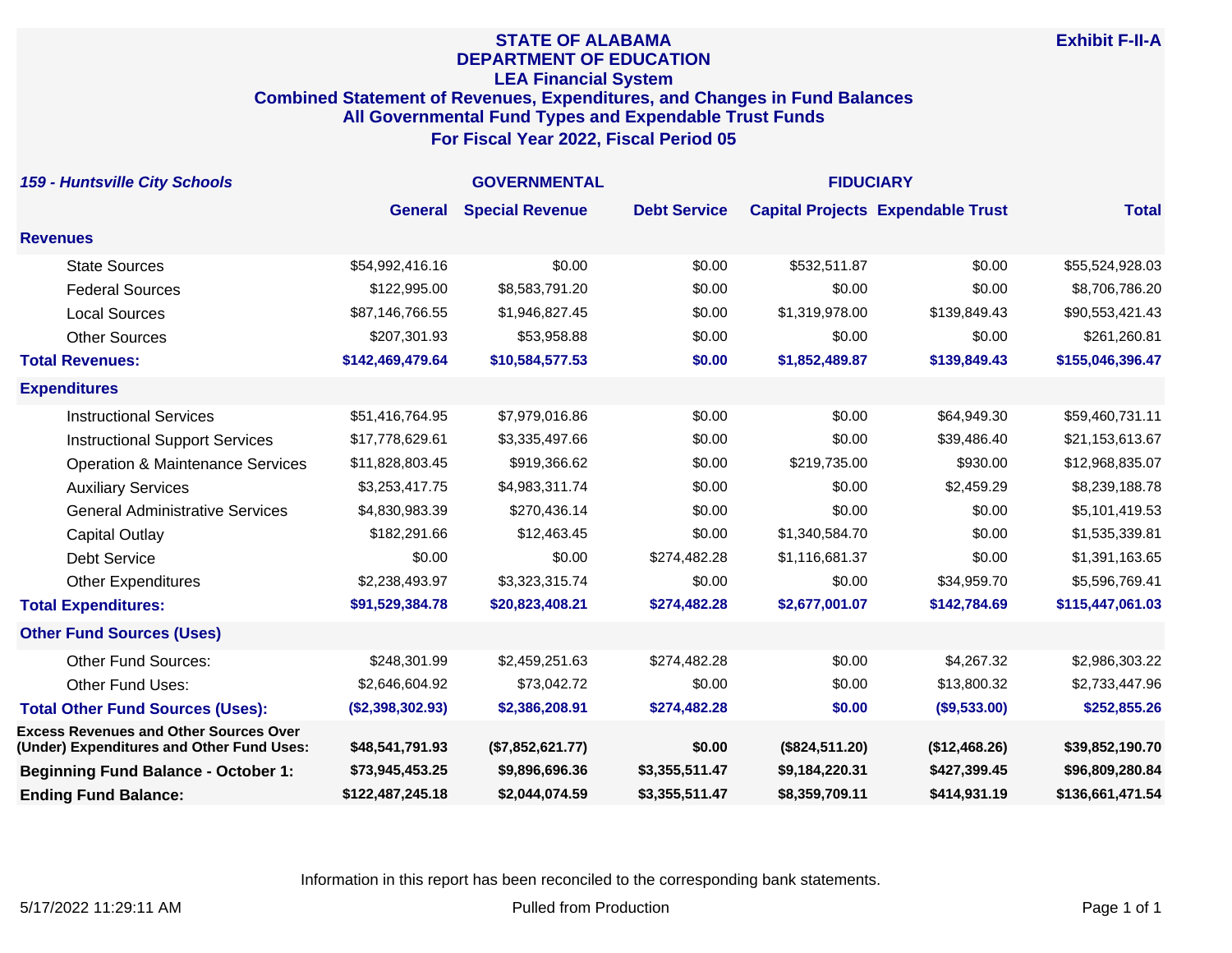## **STATE OF ALABAMA DEPARTMENT OF EDUCATION LEA Financial System Combined Statement of Revenues, Expenditures, and Changes in Fund Balances All Governmental Fund Types and Expendable Trust Funds Budget and Actual For Fiscal Year 2022, Fiscal Period 05**

| <b>159 - Huntsville City Schools</b>                                                  | <b>GENERAL</b>   |                  | <b>VARIANCE</b><br><b>Favorable</b> | <b>SPECIAL REVENUE</b> | <b>VARIANCE</b><br><b>Favorable</b> |                    |
|---------------------------------------------------------------------------------------|------------------|------------------|-------------------------------------|------------------------|-------------------------------------|--------------------|
| <b>Description</b>                                                                    | <b>Budget</b>    | <b>Actual</b>    | (Unfavorable)                       | <b>Budget</b>          | <b>Actual</b>                       | (Unfavorable)      |
| <b>Revenues</b>                                                                       |                  |                  |                                     |                        |                                     |                    |
| <b>State Sources</b>                                                                  | \$129,290,840.00 | \$54,992,416.16  | (\$74,298,423.84)                   | \$0.00                 | \$0.00                              | \$0.00             |
| <b>Federal Sources</b>                                                                | \$250,000.00     | \$122,995.00     | (\$127,005.00)                      | \$103,109,533.58       | \$8,583,791.20                      | (\$94,525,742.38)  |
| <b>Local Sources</b>                                                                  | \$105,563,496.00 | \$87,146,766.55  | (\$18,416,729.45)                   | \$8,160,651.00         | \$1,946,827.45                      | (\$6,213,823.55)   |
| <b>Other Sources</b>                                                                  | \$20,000.00      | \$207,301.93     | \$187,301.93                        | \$291,046.70           | \$53,958.88                         | (\$237,087.82)     |
| <b>Total Revenues:</b>                                                                | \$235,124,336.00 | \$142,469,479.64 | (\$92,654,856.36)                   | \$111,561,231.28       | \$10,584,577.53                     | (\$100,976,653.75) |
| <b>Expenditures</b>                                                                   |                  |                  |                                     |                        |                                     |                    |
| <b>Instructional Services</b>                                                         | \$127,585,428.18 | \$51,416,764.95  | \$76,168,663.23                     | \$54,810,976.48        | \$7,979,016.86                      | \$46,831,959.62    |
| <b>Instructional Support Services</b>                                                 | \$43,011,029.93  | \$17,778,629.61  | \$25,232,400.32                     | \$16,982,797.52        | \$3,335,497.66                      | \$13,647,299.86    |
| <b>Operation &amp; Maintenance Services</b>                                           | \$33,397,014.98  | \$11,828,803.45  | \$21,568,211.53                     | \$2,689,403.73         | \$919,366.62                        | \$1,770,037.11     |
| <b>Auxiliary Services</b>                                                             | \$12,246,075.20  | \$3,253,417.75   | \$8,992,657.45                      | \$15,356,350.76        | \$4,983,311.74                      | \$10,373,039.02    |
| <b>General Administrative Services</b>                                                | \$8,701,097.61   | \$4,830,983.39   | \$3,870,114.22                      | \$5,740,049.52         | \$270,436.14                        | \$5,469,613.38     |
| <b>Special Revenue Outlay</b>                                                         | \$0.00           | \$182,291.66     | (\$182, 291.66)                     | \$0.00                 | \$12,463.45                         | (\$12,463.45)      |
| <b>General Service</b>                                                                | \$0.00           | \$0.00           | \$0.00                              | \$0.00                 | \$0.00                              | \$0.00             |
| <b>Other Expenditures</b>                                                             | \$5,195,490.32   | \$2,238,493.97   | \$2,956,996.35                      | \$17,237,766.47        | \$3,323,315.74                      | \$13,914,450.73    |
| <b>Total Expenditures:</b>                                                            | \$230,136,136.22 | \$91,529,384.78  | \$138,606,751.44                    | \$112,817,344.48       | \$20,823,408.21                     | \$91,993,936.27    |
| <b>Other Financing Sources (Uses)</b>                                                 |                  |                  |                                     |                        |                                     |                    |
| <b>Other Financing Sources:</b>                                                       | \$5,627,669.13   | \$248,301.99     | (\$5,379,367.14)                    | \$3,006,768.00         | \$2,459,251.63                      | (\$547,516.37)     |
| <b>Other Financing Uses:</b>                                                          | \$7,890,306.00   | \$2,646,604.92   | \$5,243,701.08                      | \$0.00                 | \$73,042.72                         | (\$73,042.72)      |
| <b>Total Other Financing Sources (Uses):</b>                                          | (\$2,262,636.87) | (\$2,398,302.93) | (\$135,666.06)                      | \$3,006,768.00         | \$2,386,208.91                      | (\$620,559.09)     |
| <b>Excess Revenues and Other Sources Over</b><br>(Under) Expenditures and Other Uses: | \$2,725,562.91   | \$48,541,791.93  | \$45,816,229.02                     | \$1,750,654.80         | (\$7,852,621.77)                    | (\$9,603,276.57)   |
| <b>Beginning Fund Balance - Oct. 1:</b>                                               | \$53,849,398.60  | \$73,945,453.25  | \$20,096,054.65                     | \$9,784,967.15         | \$9,896,696.36                      | \$111,729.21       |
| <b>Ending Fund Balance:</b>                                                           | \$56,574,961.51  | \$122,487,245.18 | \$65,912,283.67                     | \$11,535,621.95        | \$2,044,074.59                      | (\$9,491,547.36)   |

Information in this report has been reconciled to the corresponding bank statements.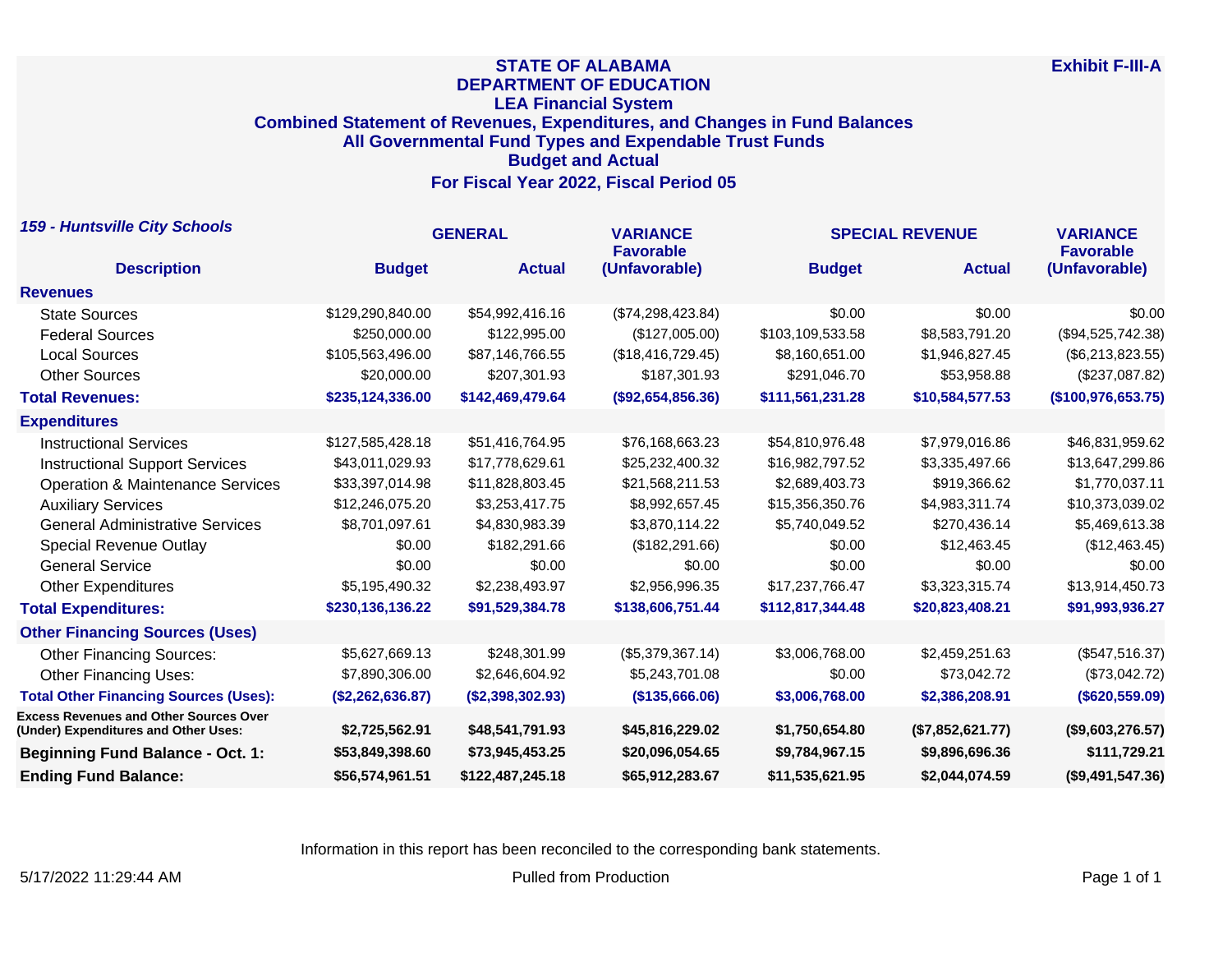## **STATE OF ALABAMA DEPARTMENT OF EDUCATION LEA Financial System Combined Statement of Revenues, Expenditures, and Changes in Fund Balances All Governmental Fund Types and Expendable Trust Funds Budget and Actual For Fiscal Year 2022, Fiscal Period 05**

| <b>159 - Huntsville City Schools</b>                                                  | <b>DEBT SERVICE</b> |                | <b>VARIANCE</b><br><b>Favorable</b> | <b>CAPITAL PROJECTS</b> | <b>VARIANCE</b><br><b>Favorable</b> |                   |
|---------------------------------------------------------------------------------------|---------------------|----------------|-------------------------------------|-------------------------|-------------------------------------|-------------------|
| <b>Description</b>                                                                    | <b>Budget</b>       | <b>Actual</b>  | (Unfavorable)                       | <b>Budget</b>           | <b>Actual</b>                       | (Unfavorable)     |
| <b>Revenues</b>                                                                       |                     |                |                                     |                         |                                     |                   |
| <b>State Sources</b>                                                                  | \$0.00              | \$0.00         | \$0.00                              | \$32,607,102.49         | \$532,511.87                        | (\$32,074,590.62) |
| <b>Federal Sources</b>                                                                | \$0.00              | \$0.00         | \$0.00                              | \$0.00                  | \$0.00                              | \$0.00            |
| <b>Local Sources</b>                                                                  | \$0.00              | \$0.00         | \$0.00                              | \$1,319,978.00          | \$1,319,978.00                      | \$0.00            |
| <b>Other Sources</b>                                                                  | \$20,440,035.00     | \$0.00         | (\$20,440,035.00)                   | \$0.00                  | \$0.00                              | \$0.00            |
| <b>Total Revenues:</b>                                                                | \$20,440,035.00     | \$0.00         | (\$20,440,035.00)                   | \$33,927,080.49         | \$1,852,489.87                      | (\$32,074,590.62) |
| <b>Expenditures</b>                                                                   |                     |                |                                     |                         |                                     |                   |
| <b>Instructional Services</b>                                                         | \$0.00              | \$0.00         | \$0.00                              | \$500,000.00            | \$0.00                              | \$500,000.00      |
| <b>Instructional Support Services</b>                                                 | \$0.00              | \$0.00         | \$0.00                              | \$0.00                  | \$0.00                              | \$0.00            |
| <b>Operation &amp; Maintenance Services</b>                                           | \$0.00              | \$0.00         | \$0.00                              | \$284,965.00            | \$219,735.00                        | \$65,230.00       |
| <b>Auxiliary Services</b>                                                             | \$0.00              | \$0.00         | \$0.00                              | \$0.00                  | \$0.00                              | \$0.00            |
| <b>Debt Administrative Services</b>                                                   | \$0.00              | \$0.00         | \$0.00                              | \$0.00                  | \$0.00                              | \$0.00            |
| Capital Outlay                                                                        | \$0.00              | \$0.00         | \$0.00                              | \$31,091,487.79         | \$1,340,584.70                      | \$29,750,903.09   |
| <b>Debt Service</b>                                                                   | \$25,048,047.00     | \$274,482.28   | \$24,773,564.72                     | \$5,261,242.00          | \$1,116,681.37                      | \$4,144,560.63    |
| <b>Other Expenditures</b>                                                             | \$0.00              | \$0.00         | \$0.00                              | \$0.00                  | \$0.00                              | \$0.00            |
| <b>Total Expenditures:</b>                                                            | \$25,048,047.00     | \$274,482.28   | \$24,773,564.72                     | \$37,137,694.79         | \$2,677,001.07                      | \$34,460,693.72   |
| <b>Other Financing Sources (Uses)</b>                                                 |                     |                |                                     |                         |                                     |                   |
| <b>Other Financing Sources:</b>                                                       | \$4,883,538.00      | \$274,482.28   | (\$4,609,055.72)                    | \$2,000,000.00          | \$0.00                              | (\$2,000,000.00)  |
| <b>Other Financing Uses:</b>                                                          | \$0.00              | \$0.00         | \$0.00                              | \$0.00                  | \$0.00                              | \$0.00            |
| <b>Total Other Financing Sources (Uses):</b>                                          | \$4,883,538.00      | \$274,482.28   | (\$4,609,055.72)                    | \$2,000,000.00          | \$0.00                              | (\$2,000,000.00)  |
| <b>Excess Revenues and Other Sources Over</b><br>(Under) Expenditures and Other Uses: | \$275,526.00        | \$0.00         | (\$275,526.00)                      | (\$1,210,614.30)        | (\$824,511.20)                      | \$386,103.10      |
| <b>Beginning Fund Balance - Oct. 1:</b>                                               | \$3,233,906.33      | \$3,355,511.47 | \$121,605.14                        | \$1,839,379.86          | \$9,184,220.31                      | \$7,344,840.45    |
| <b>Ending Fund Balance:</b>                                                           | \$3,509,432.33      | \$3,355,511.47 | (\$153,920.86)                      | \$628,765.56            | \$8,359,709.11                      | \$7,730,943.55    |

Information in this report has been reconciled to the corresponding bank statements.

5/17/2022 11:30:21 AM Pulled from Production Production Production Production Production